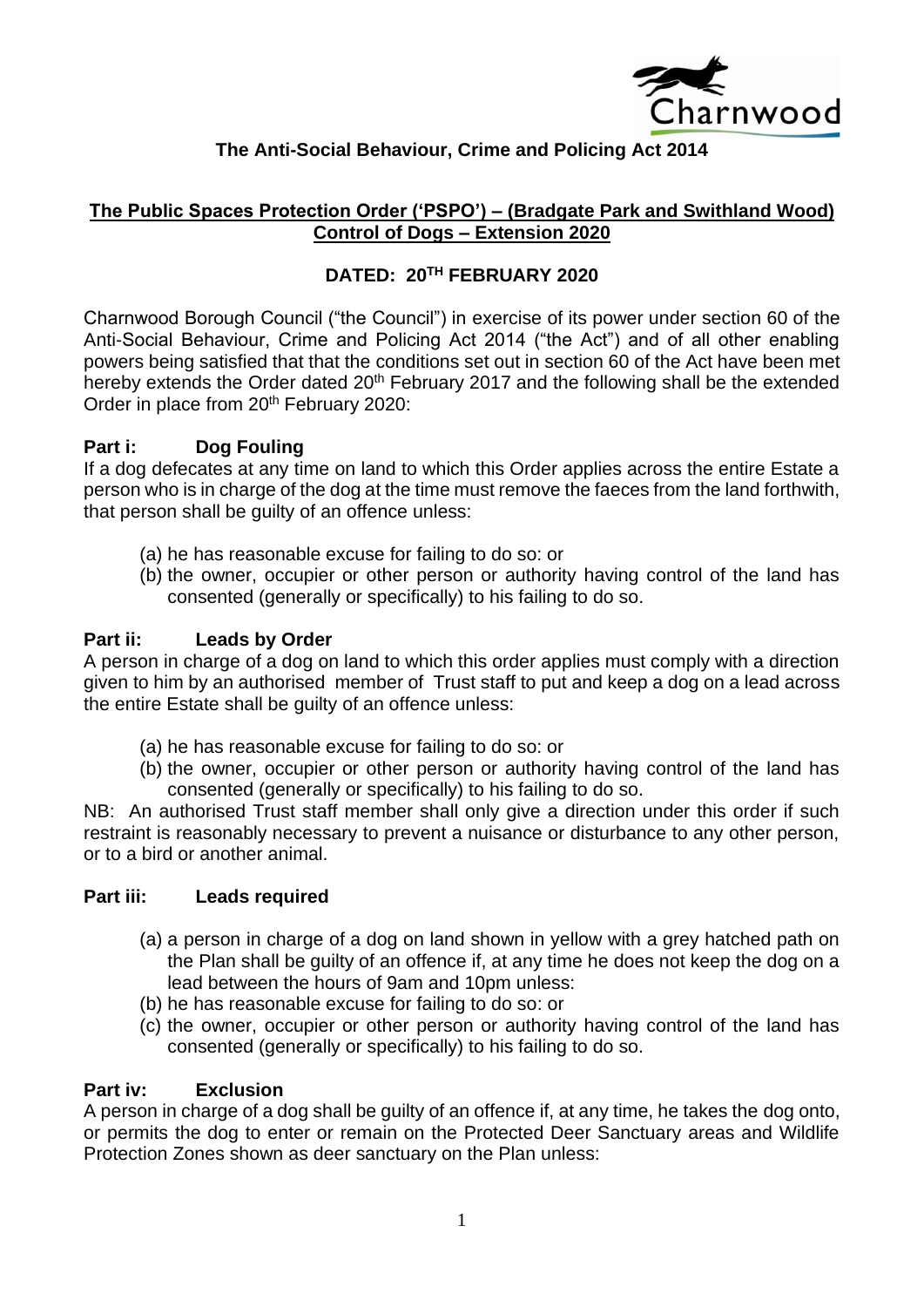

- (a) he has reasonable excuse for failing to do so: or
- (b) the owner, occupier or other person or authority having control of the land has consented (generally or specifically) to his failing to do so.
- 1. Exemptions

Parts i, ii and iii in this Order shall not apply to a person (s) who –

- (a) Is registered as a blind person in a register compiled under section 29 of the National Assistance Act 1948; or
- (b) Is deaf, in respect of a dog trained by Hearing Dogs for Deaf People (registered charity number 293358) and upon which he relies for assistance; or
- (c) Is a member of assistance dogs UK: www.assistancedogs.org.uk/uk/members
- (d) Has a disability which affects his mobility, manual dexterity, physical coordination or ability to lift, carry or otherwise move everyday objects, in respect of a dog trained by a prescribed charity and upon which he relies for assistance.

For the purpose of this Order –

- A person who habitually has a dog in his possession shall be taken to be in charge of the dog at any time unless at that time some other person is in charge of the dog;
- Placing the faeces in a receptacle on the land which is provided for the purpose, or the disposal of waste, shall be sufficient removal from the land;
- Being unaware of the defecation (whether by reason of not being in the vicinity or otherwise), or not having a device or other suitable means of removing the faeces shall not be a reasonable excuse for failing to remove the faces.
- "an authorised officer of the Authority" means an employee, partnership agency or contractor of Charnwood Borough Council who is authorised in writing by Charnwood Borough Council for the purposes of giving directions under the Order.
- Each of the following is a "prescribed charity"
	- o Dogs for the Disabled (registered charity number 700454)
	- o Support Dogs Limited (registered charity 1088281)
	- o Canine Partners for Independence (registered charity number 803680)

#### 2. Penalty

A person who is guilty of an offence under this Order shall be liable on summary conviction to a fine not exceeding level 3 on the standard scale.

A person may be offered a fixed penalty notice of £100 by way of discharging liability for the offence. If the fixed penalty notice is paid within 10 days the discounted rate of £50 applies, if paid within 14 days the full amount of £100 is required.

## **THE COMMON SEAL of THE COUNCIL OF THE BOROUGH OF CHARNWOOD**  was hereunto affixed this **day of 2020.**

**In the presence of:**